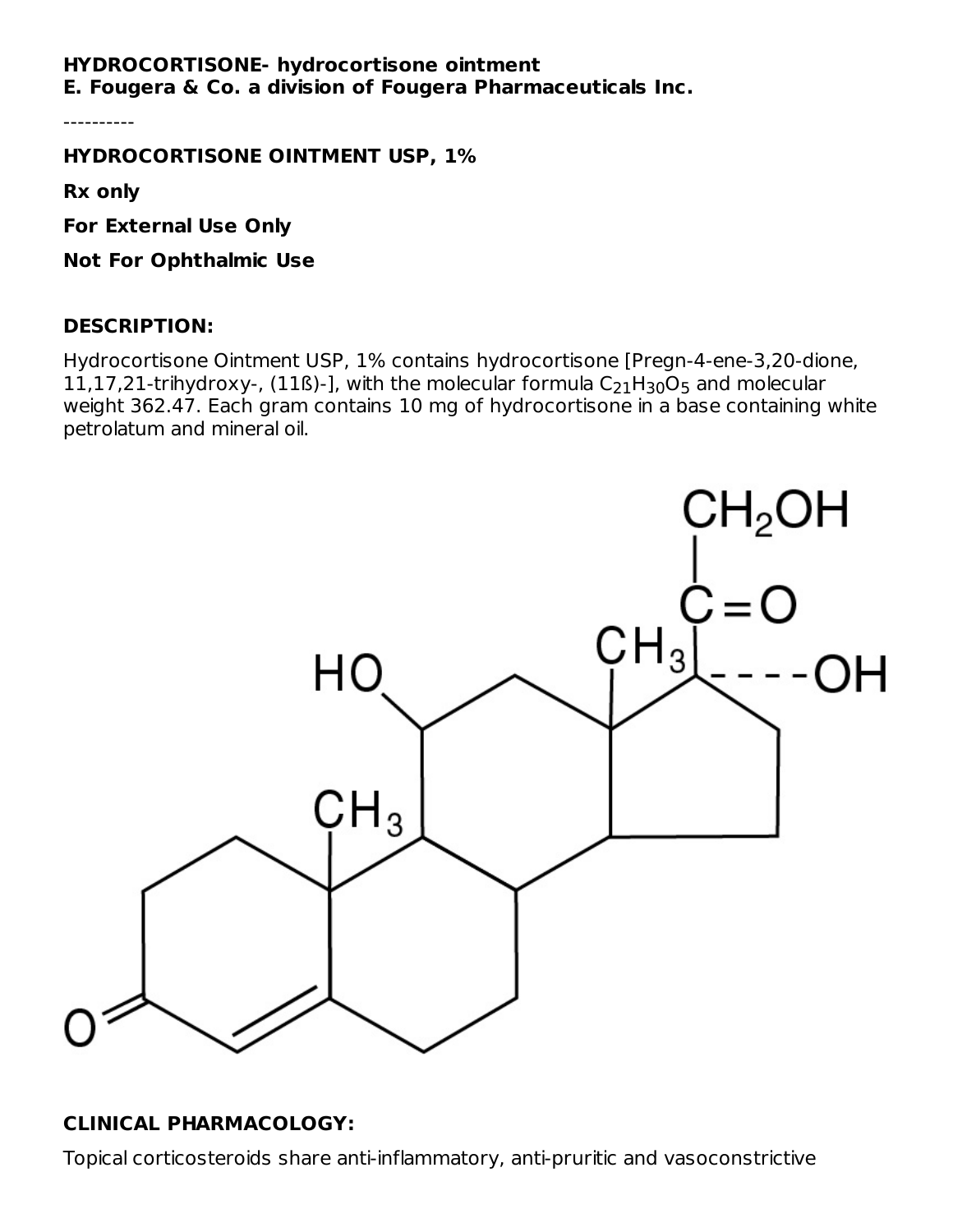actions. The mechanism of anti-inflammatory activity of the topical corticosteroids is unclear. Various laboratory methods, including vasoconstrictor assays, are used to compare and predict potencies and/or clinical efficacies of the topical corticosteroids. There is some evidence to suggest that a recognizable correlation exists between vasoconstrictor potency and therapeutic efficacy in man.

**Pharmacokinetics:** The extent of percutaneous absorption of topical corticosteroids is determined by many factors including the vehicle, the integrity of the epidermal barrier, and the use of occlusive dressings. Topical corticosteroids can be absorbed from normal intact skin. Inflammation and/or other disease processes in the skin increase percutaneous absorption. Occlusive dressings substantially increase the percutaneous absorption of topical corticosteroids. Thus, occlusive dressings may be a valuable therapeutic adjunct for treatment of resistant dermatoses. (See **DOSAGE AND ADMINISTRATION**). Once absorbed through the skin, topical corticosteroids are handled through pharmacokinetic pathways similar to systemically administered corticosteroids. Corticosteroids are bound to plasma proteins in varying degrees. Corticosteroids are metabolized primarily in the liver and then are excreted by the kidneys. Some of the topical corticosteroids and their metabolites are also excreted by the bile.

# **INDICATIONS AND USAGE:**

Topical corticosteroids are indicated for the relief of the inflammatory and pruritic manifestations of corticosteroid-responsive dermatoses.

# **CONTRAINDICATIONS:**

Topical corticosteroids are contraindicated in those patients with a history of hypersensitivity to any of the components of the preparation.

# **PRECAUTIONS:**

**General:** Systemic absorption of topical corticosteroids has produced reversible hypothalamic-pituitary-adrenal (HPA) axis suppression, manifestations of Cushing's syndrome, hyperglycemia, and glucosuria in some patients. Conditions which augment systemic absorption include the application of the more potent steroids, use over large surface areas, prolonged use, and the addition of occlusive dressings. Therefore, patients receiving a large dose of a potent topical steroid applied to a large surface area or under an occlusive dressing should be evaluated periodically for evidence of HPA axis suppression by using the urinary free cortisol and ACTH stimulation tests. If HPA axis suppression is noted, an attempt should be made to withdraw the drug, to reduce the frequency of application, or to substitute a less potent steroid. Recovery of HPA axis function is generally prompt and complete upon discontinuation of the drug. Infrequently, signs and symptoms of steroid withdrawal may occur, requiring supplemental systemic corticosteroids. Children may absorb proportionally larger amounts of topical corticosteroids and thus be more susceptible to systemic toxicity (See **PRECAUTIONS-Pediatric Use**). If irritation develops, topical corticosteroids should be discontinued and appropriate therapy instituted. In the presence of dermatological infections, the use of an appropriate antifungal or antibacterial agent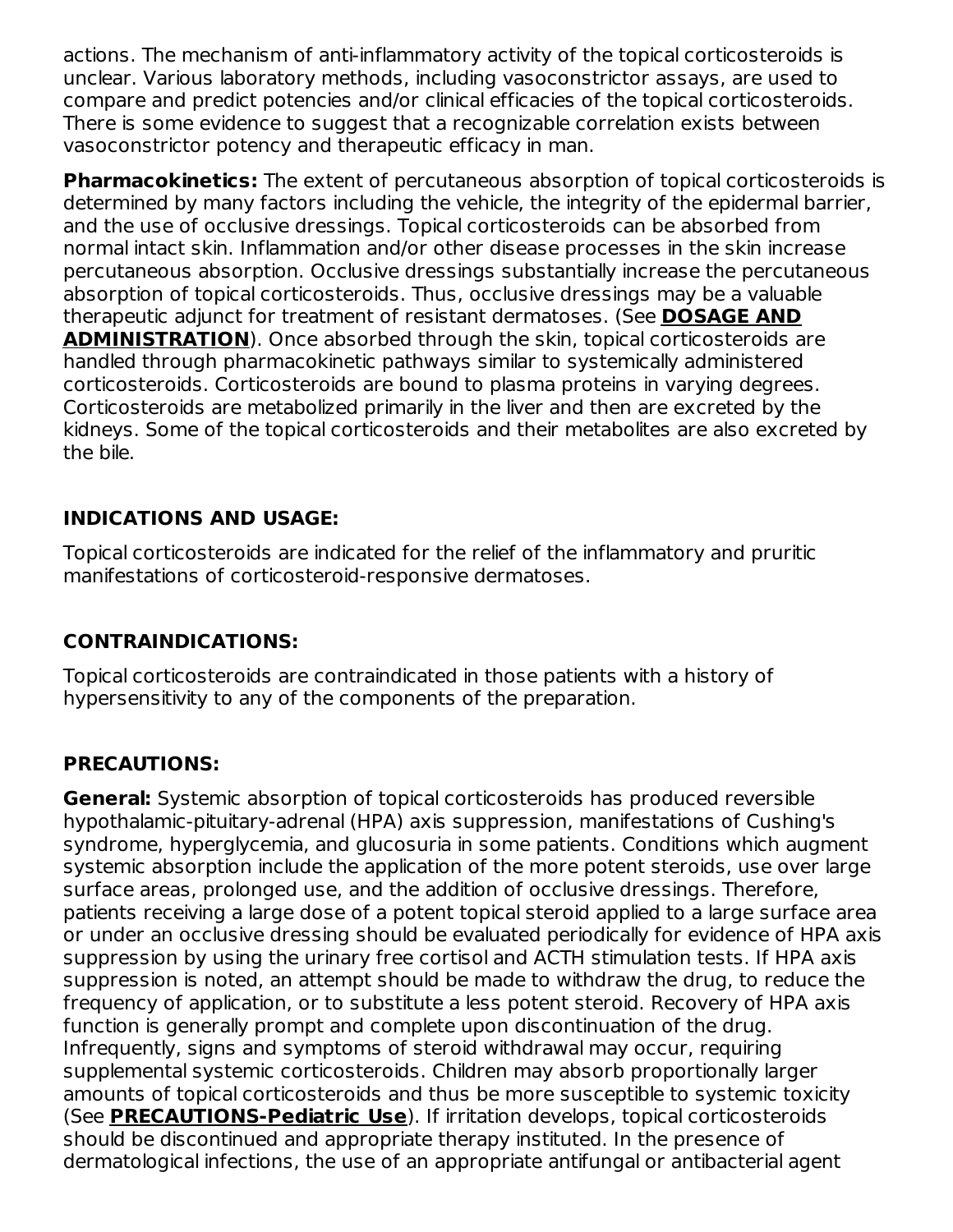should be instituted. If a favorable response does not occur promptly, the corticosteroid should be discontinued until the infection has been adequately controlled.

**Information for the Patient:** Patients using topical corticosteroids should receive the following information and instructions:

- 1. This medication is to be used as directed by the physician. It is for external use only. Avoid contact with the eyes.
- 2. Patients should be advised not to use this medication for any disorder other than for which it was prescribed.
- 3. The treated skin area should not be bandaged or otherwise covered or wrapped as to be occlusive unless directed by the physician.
- 4. Patients should report any signs of local adverse reactions especially under occlusive dressing.
- 5. Parents of pediatric patients should be advised not to use tight-fitting diapers or plastic pants on a child being treated in the diaper area, as these garments may constitute occlusive dressings.

**Laboratory Tests:** The following tests may be helpful in evaluating the HPA axis suppression: Urinary free cortisol test; ACTH stimulation test.

**Carcinogenesis, Mutagenesis, and Impairment of Fertility:** Long-term animal studies have not been performed to evaluate the carcinogenic potential or the effect on fertility of topical corticosteroids. Studies to determine mutagenicity with prednisolone and hydrocortisone have revealed negative results.

**Pregnancy:** Teratogenic effects- Pregnancy Category C. Corticosteroids are generally teratogenic in laboratory animals when administered systemically at relatively low dosage levels. The more potent corticosteroids have been shown to be teratogenic after dermal application in laboratory animals. There are no adequate and well-controlled studies in pregnant women on teratogenic effects from topically applied corticosteroids. Therefore, topical corticosteroids should be used during pregnancy only if the potential benefit justifies the potential risk to the fetus. Drugs of this class should not be used extensively on pregnant patients, in large amounts, or for prolonged periods of time.

**Nursing Mothers:** It is not known whether topical administration of corticosteroids could result in sufficient systemic absorption to produce detectable quantities in breast milk. Systemically administered corticosteroids are secreted into breast milk in quantities not likely to have a deleterious effect on the infant. Nevertheless, caution should be exercised when topical corticosteroids are administered to a nursing woman.

**Pediatric Use:** Pediatric patients may demonstrate greater susceptibility to topical corticosteroid-induced HPA axis suppression and Cushing's syndrome than mature patients because of a larger skin surface area to body weight ratio. Hypothalamicpituitary-adrenal (HPA) axis suppression, Cushing's syndrome, and intracranial hypertension have been reported in children receiving topical corticosteroids. Manifestations of adrenal suppression in children include linear growth retardation, delayed weight gain, low plasma cortisol levels, and absence of response to ACTH stimulation. Manifestations of intracranial hypertension include bulging fontanelles, headaches, and bilateral papilledema. Administration of topical corticosteroids to children should be limited to the least amount compatible with an effective therapeutic regimen. Chronic corticosteroid therapy may interfere with the growth and development of children.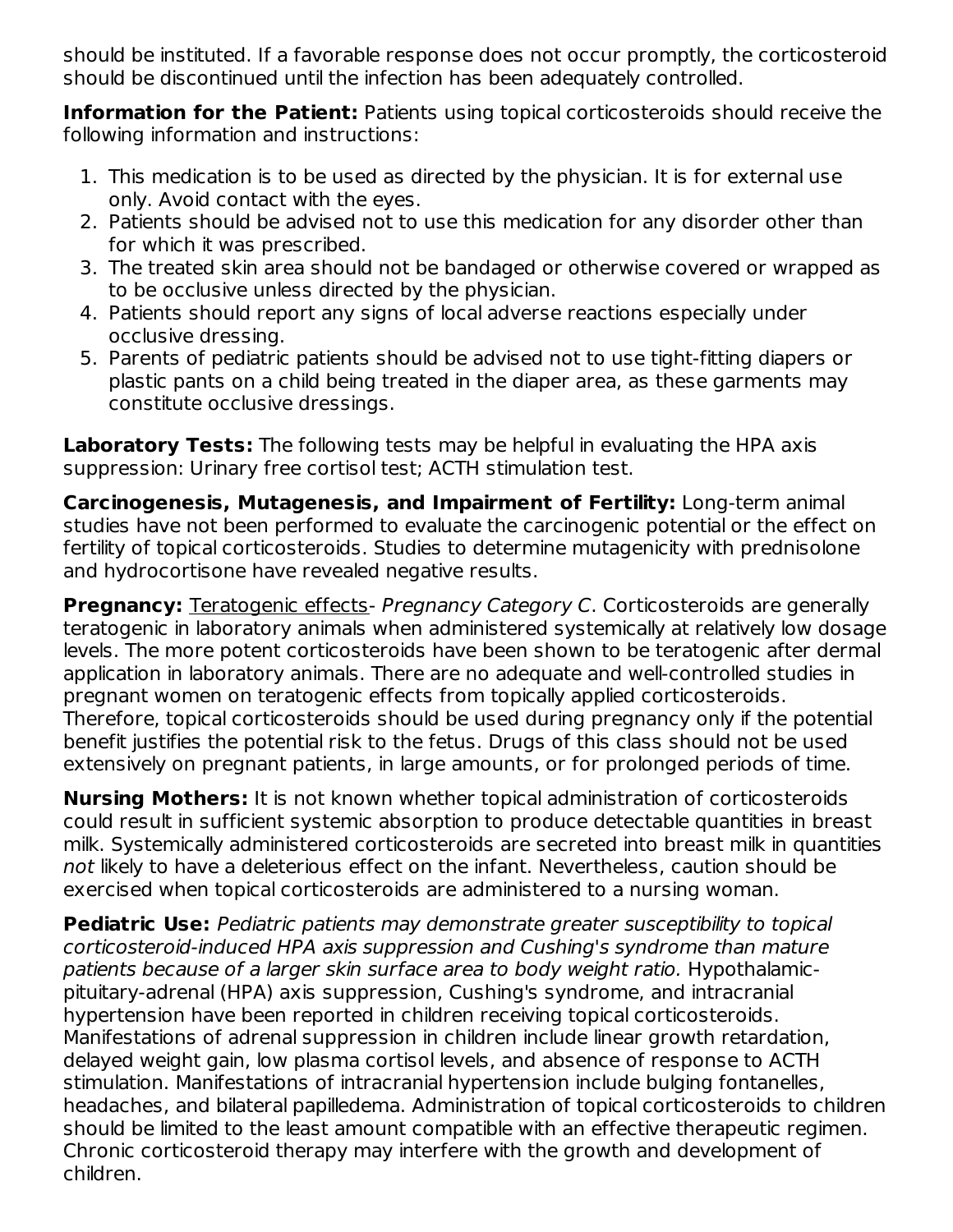## **ADVERSE REACTIONS:**

The following local adverse reactions are reported infrequently with topical corticosteroids, but may occur more frequently with the use of occlusive dressings. These reactions are listed in an approximate decreasing order of occurrence: burning, itching, irritation, dryness, folliculitis, hypertrichosis, acneiform eruptions, hypopigmentation, perioral dermatitis, allergic contact dermatitis, maceration of the skin, secondary infection, skin atrophy, striae and miliaria.

## **OVERDOSAGE:**

Topically applied corticosteroids can be absorbed in sufficient amounts to produce systemic effects (See **PRECAUTIONS**).

## **DOSAGE AND ADMINISTRATION:**

Topical corticosteroids are generally applied to the affected area as a thin film three or four times a day depending on the severity of the condition. Occlusive dressings may be used for the management of psoriasis or recalcitrant conditions. If an infection develops, the use of occlusive dressings should be discontinued and appropriate antimicrobial therapy instituted.

#### **HOW SUPPLIED:**

Hydrocortisone Ointment USP, 1% is supplied as follows:

| NDC 0168-0020-31 | 28.35 g (1 Oz) tubes |
|------------------|----------------------|
| NDC 0168-0020-16 | 453.6 g (1 lb) jars  |

Store at controlled room temperature 15°-30°C (59°-86°F).

#### **E. FOUGERA & CO.**

A division of **Fougera** PHARMACEUTICALS INC. Melville, New York 11747

I22031D/IF22016D R12/11 #230

#### **PACKAGE LABEL – PRINCIPAL DISPLAY PANEL – 1LB CONTAINER**

**NDC** 0168-0020-16

# **FOUGERA ®**

Rx only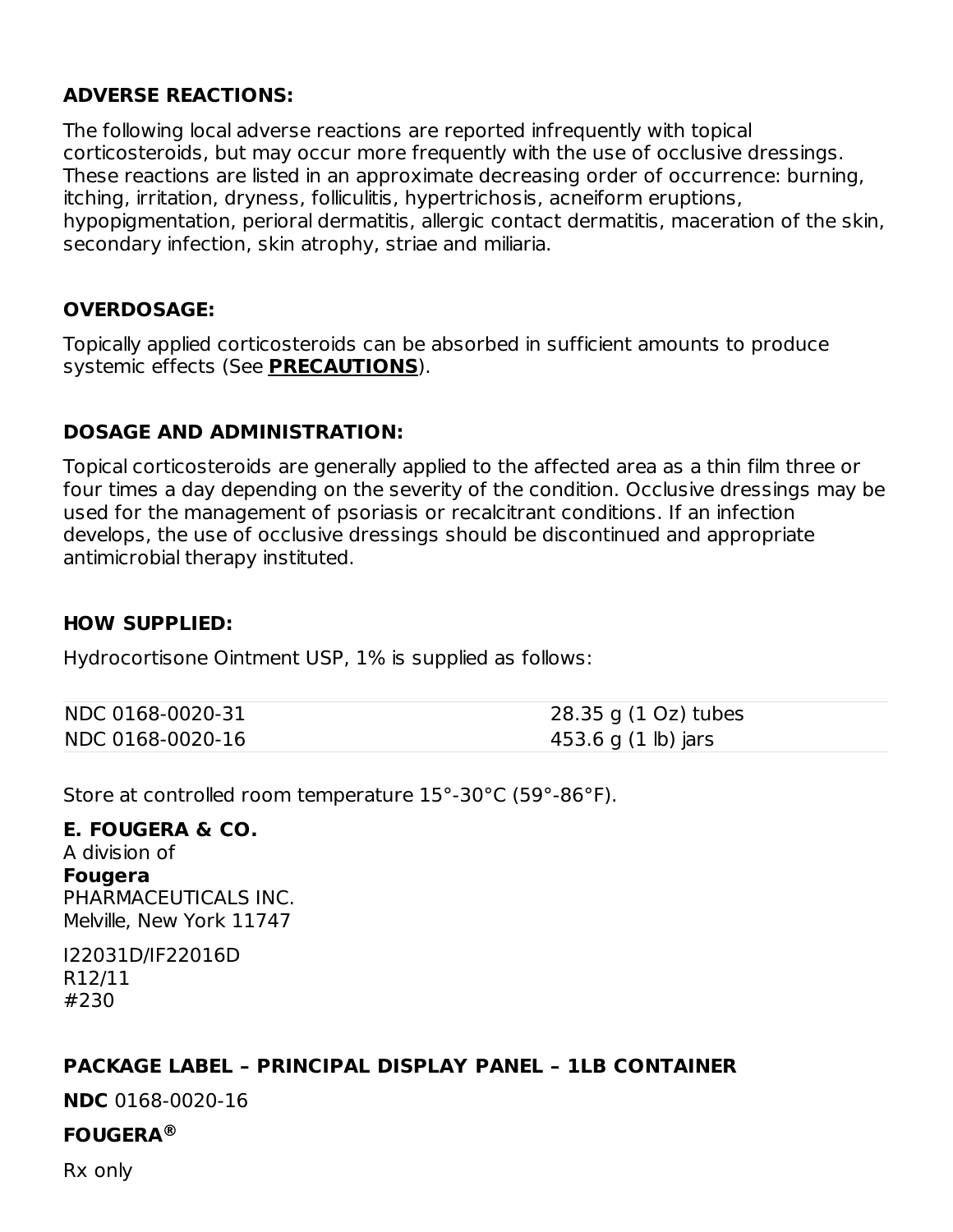#### **HYDROCORTISONE OINTMENT USP, 1%**

#### **FOR EXTERNAL USE ONLY NOT FOR OPHTHALMIC USE**

#### **NET WT 453.6 g (1 Lb)**

E. FOUGERA & CO. A division of Fougera Pharmaceuticals Inc. Melville, New York 11747



| <b>HYDROCORTISONE</b>                                                                |  |                            |                                                                       |                          |               |                  |  |  |  |
|--------------------------------------------------------------------------------------|--|----------------------------|-----------------------------------------------------------------------|--------------------------|---------------|------------------|--|--|--|
| hydrocortisone ointment                                                              |  |                            |                                                                       |                          |               |                  |  |  |  |
|                                                                                      |  |                            |                                                                       |                          |               |                  |  |  |  |
| <b>Product Information</b>                                                           |  |                            |                                                                       |                          |               |                  |  |  |  |
| <b>Product Type</b>                                                                  |  | HUMAN PRESCRIPTION DRUG    | <b>Item Code (Source)</b>                                             |                          | NDC:0168-0020 |                  |  |  |  |
| <b>Route of Administration</b>                                                       |  | <b>TOPICAL</b>             |                                                                       |                          |               |                  |  |  |  |
|                                                                                      |  |                            |                                                                       |                          |               |                  |  |  |  |
|                                                                                      |  |                            |                                                                       |                          |               |                  |  |  |  |
| <b>Active Ingredient/Active Moiety</b>                                               |  |                            |                                                                       |                          |               |                  |  |  |  |
| <b>Ingredient Name</b>                                                               |  |                            |                                                                       | <b>Basis of Strength</b> |               | <b>Strength</b>  |  |  |  |
| hydrocortisone (UNII: W4X0X7BPJ) (hydrocortisone - UNII:W4X0X7BPJ)<br>hydrocortisone |  |                            |                                                                       |                          |               | $10$ mg in $1$ g |  |  |  |
|                                                                                      |  |                            |                                                                       |                          |               |                  |  |  |  |
| <b>Inactive Ingredients</b>                                                          |  |                            |                                                                       |                          |               |                  |  |  |  |
| <b>Ingredient Name</b>                                                               |  |                            | <b>Strength</b>                                                       |                          |               |                  |  |  |  |
| petrolatum (UNII: 4T6H12BN9U)                                                        |  |                            |                                                                       |                          |               |                  |  |  |  |
| mineral oil (UNII: T5L8T28FGP)                                                       |  |                            |                                                                       |                          |               |                  |  |  |  |
|                                                                                      |  |                            |                                                                       |                          |               |                  |  |  |  |
| <b>Packaging</b>                                                                     |  |                            |                                                                       |                          |               |                  |  |  |  |
| #<br><b>Item Code</b><br>$\overline{1000}$ $\overline{2100}$ $\overline{2000}$       |  | <b>Package Description</b> | <b>Marketing Start</b><br><b>Marketing End</b><br><b>Date</b><br>Date |                          |               |                  |  |  |  |

NDC:0168-0020-